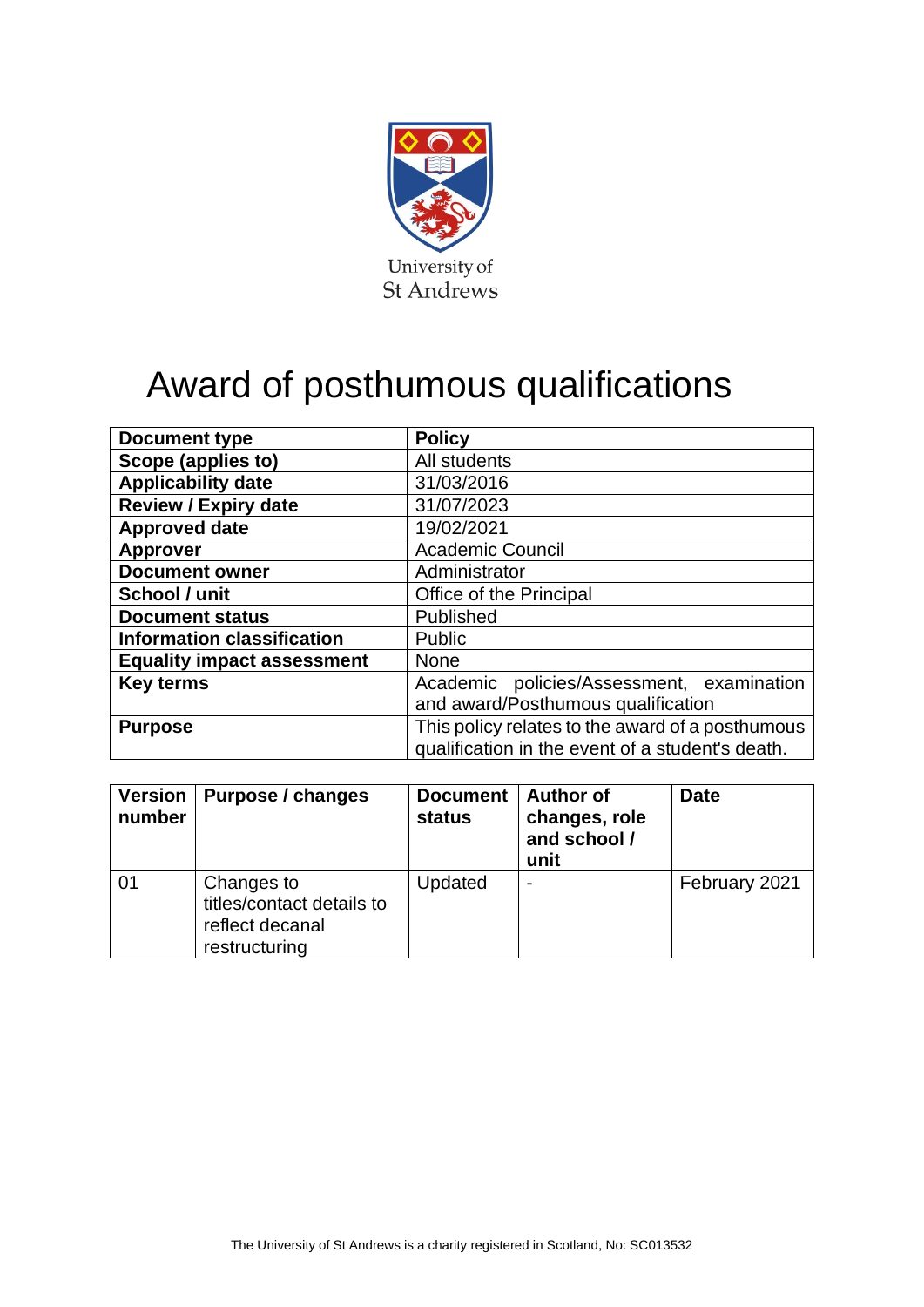## **UNIVERSITY OF ST ANDREWS**

## **POLICY ON THE AWARD OF POSTHUMOUS QUALIFICATIONS**

- 1. This policy should be read in conjunction with the regularly-updated procedural Guidelines entitled "When a Student Dies…". If in doubt, members of staff should contact the Chaplaincy or the Proctor's Office.
- 2. In the unfortunate event of a student death, the University will investigate whether a posthumous qualification may be awarded. It will be for the student's next of kin to decide whether to claim such an award. Academic Schools may **not** enter into any communications with bereaved families about the possibilities relating to posthumous awards but must refer the matter to the Assistant Vice-Principal (Dean of Learning & Teaching).
- 3. For undergraduate and taught postgraduate students, the usual rules will be applied, including years of study, number of credits, student's academic performance, credit weighting, the potential for S-Coding and the Assistant Vice-Principal's (Dean of Learning & Teaching) authority to waive certain minor requirements. For research postgraduate students, if the thesis has been submitted then it may be assessed in the usual way with the examiners making a recommendation whether or not an award should be made. Where the thesis has not been submitted but work has been completed, the Head of School may recommend to the Assistant Vice-Principal (Provost) that an award be considered at a level commensurate with the amount and quality of work available for examination.
- 4. A student who is on Leave of Absence at the time of death will be considered under this Posthumous Qualifications policy.
- 5. The student will be awarded the highest qualification that can be approved in the circumstances (Certificate or Diploma of Higher Education, General or Honours Degree, MLitt, MSc, MPhil, PhD etc). Only an award that has genuinely been earned and can be considered under the University's usual rules will be made.
- 6. The final arbiter of any award will be the Assistant Vice-Principal (Dean of Learning & Teaching). The AVP will be advised by Registry and the relevant academic School, which may be required to hold a module board or examination committee as part of this process.
- 7. At Honours level, the default award will be a classified Degree as calculated by the Honours algorithm. In exceptional circumstances however, the Assistant Vice-Principal (Dean of Learning & Teaching) may decide to approve an Honours Degree without classification: this award is available as a posthumous qualification only. If AVP so decides, the student's family will be offered this award as an alternative to a classified Degree and may choose their preference.
- 8. Degrees that can normally be awarded 'With Distinction' may also be so qualified as posthumous awards. If appropriate, a student may be posthumously included in the Dean's List but may not normally be nominated for other prizes and awards.
- 9. If a family chooses not to claim a posthumous award, the offer will be held open for five years, after which the student's file will be closed.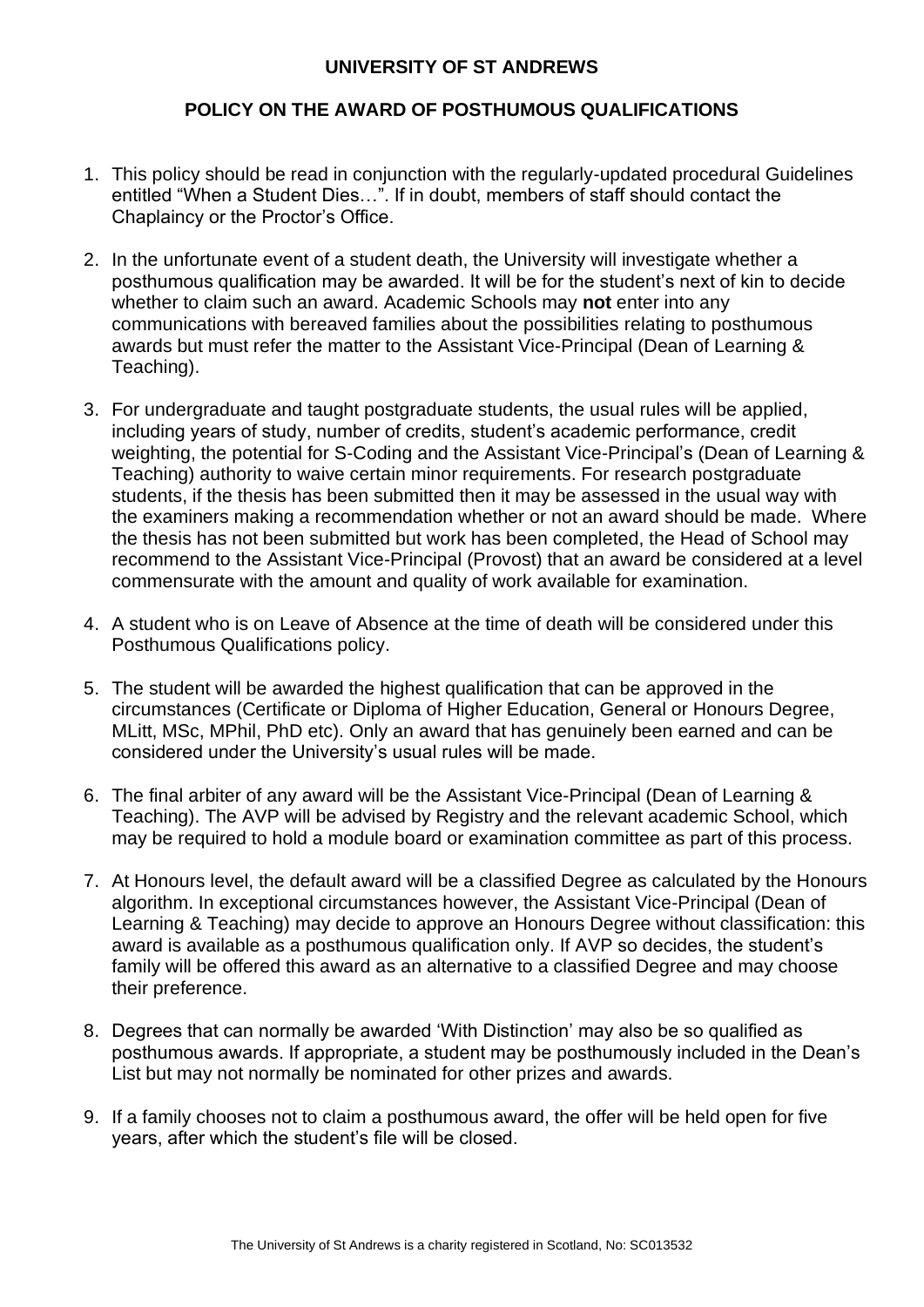10.A posthumous Certificate, Diploma or Degree will be awarded in the usual way including, where relevant, at the next appropriate June or St Andrews Day Graduation Ceremonies.